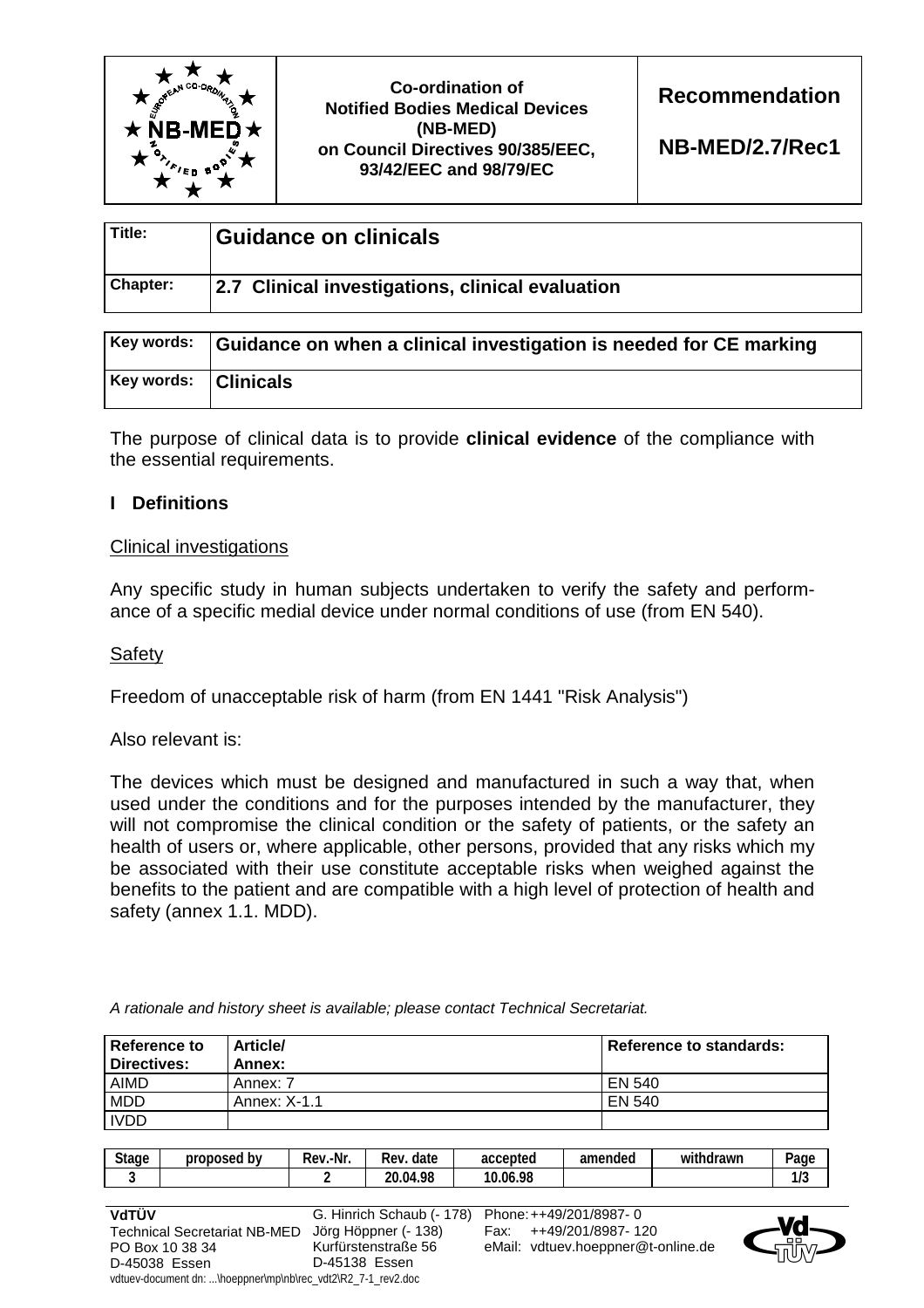|        |  | Co-ordination of<br><b>Notified Bodies Medical Devices</b><br>(NB-MED)<br>on Council Directives 90/385/EEC,<br>93/42/EEC and 98/79/EC | <b>Recommendation</b><br>NB-MED/2.7/Rec1 |
|--------|--|---------------------------------------------------------------------------------------------------------------------------------------|------------------------------------------|
| Title: |  | <b>Guidance on clinicals</b>                                                                                                          |                                          |

## **Performance**

The action of a specific medical device with reference to its use as intended by the manufacturer when correctly applied to appropriate subjects (from EN 540).

### Clinical evidence

Clinical evidence is gained when a qualified expert is able to conclude that the examined medical device complies to the following requirements.

- 1. when, used under the conditions and for the purposes intended by the manufacturer, the performances of the device comply with those indicated in par. 2 of Annex 1 (AIMD Directive) or par. 3 of Annex 1 (MD Directive).
- 2. undesirable side effects, under normal conditions of use, are acceptable when weighed against the benefits to the patient.

### **II Need to perform clinical investigation.**

The need to perform clinical investigation results from the following considerations:

- Clinical evidence shall be obtained in all cases.
- Clinical evidence can be demonstrated on the assessment of pertinent literature, relevant data the result of clinical investigation or any combination of these.
- Unless safety and performance can be adequately demonstrated in other ways (e.g. convincing experience from previous use), clinical investigation of a medical device is likely to be required in particular in the following circumstances:
	- 1. Where a completely new device is proposed for the market, whose components, features and / or method of action are previously unknown;

or

2. Where an existing device is modified and the modification might significantly affect the clinical safety and performance;

or

3. Where a previously established device is proposed for a new indication:

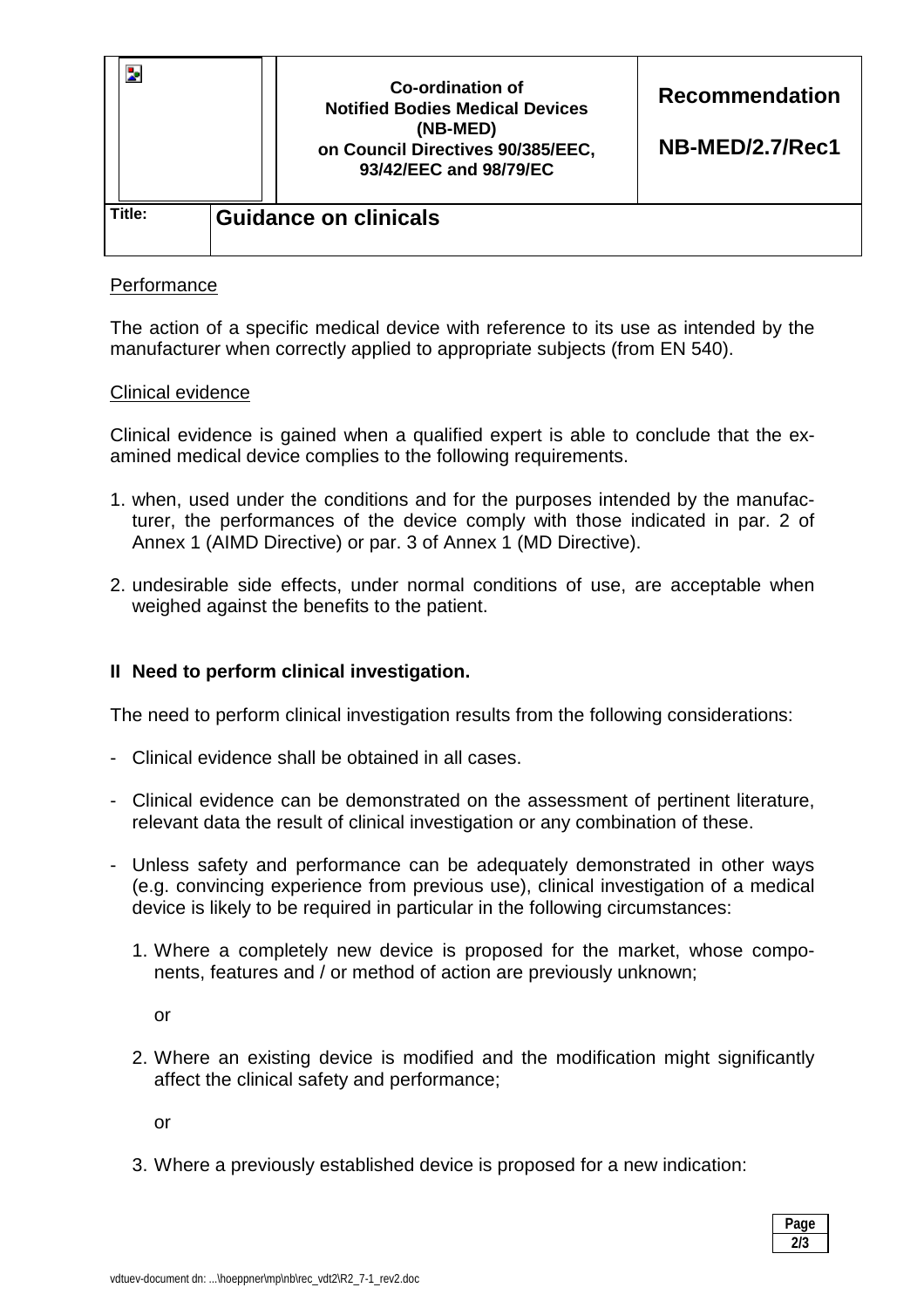|        |  | Co-ordination of<br><b>Notified Bodies Medical Devices</b><br>(NB-MED)<br>on Council Directives 90/385/EEC,<br>93/42/EEC and 98/79/EC | <b>Recommendation</b><br>NB-MED/2.7/Rec1 |  |
|--------|--|---------------------------------------------------------------------------------------------------------------------------------------|------------------------------------------|--|
| Title: |  | <b>Guidance on clinicals</b>                                                                                                          |                                          |  |

or

4. Where a device incorporates new materials, previously unknown, coming into contact with the human body or existing materials applied in a location not previously exposed so that material, and for which there is no convincing prior clinical experience, or that the device will be used for a significantly longer time.